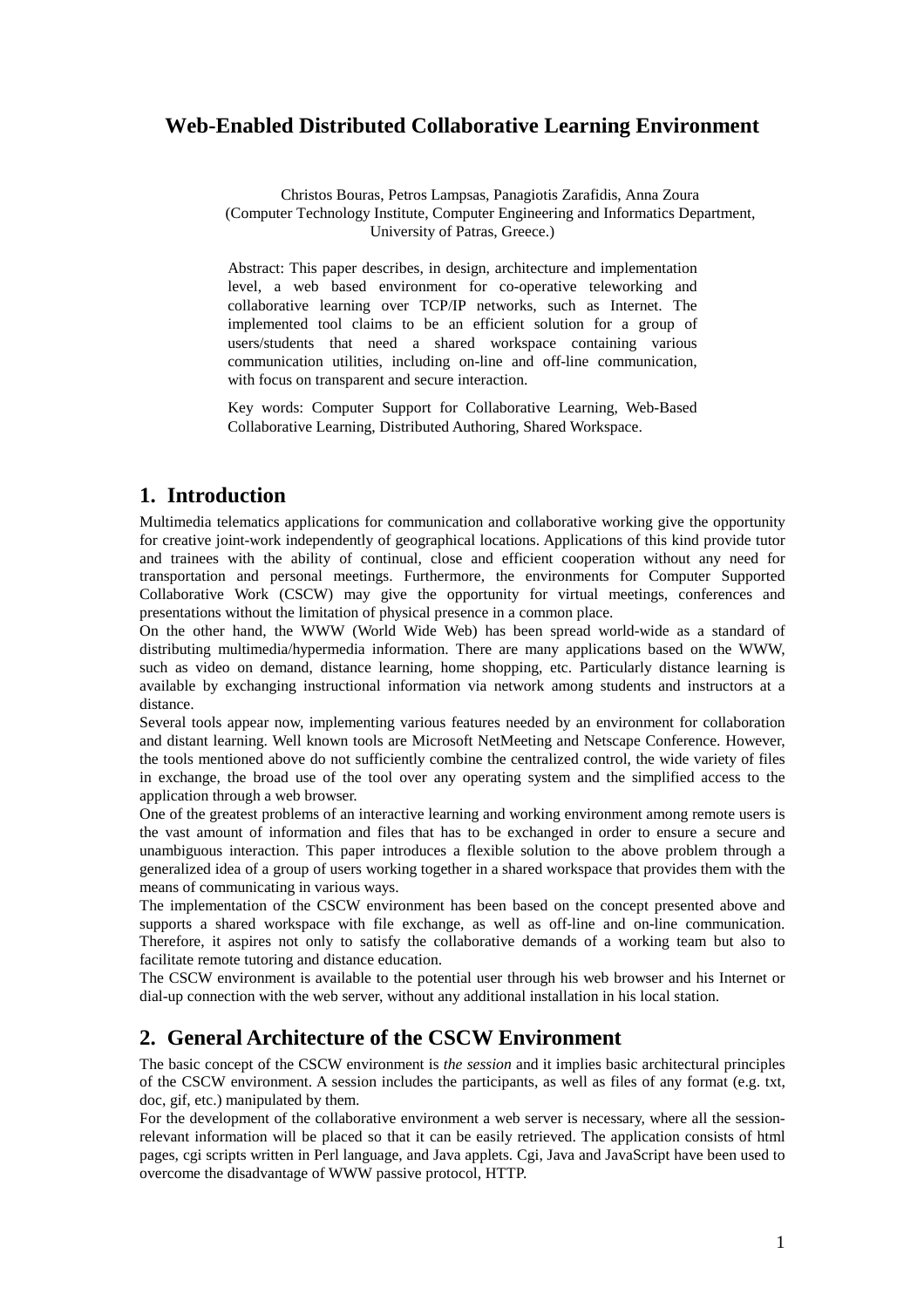The client of the application is obviously a web browser. The html pages of the application, as well as the session related files uploaded by the users, are stored in the server. However, due to the need of extra information and statistics for the sessions and the files included, and the necessity for definition of privileges and permissions of users on the session files, various control files have to be kept in the server where the application is installed.

The file structure in server follows. There is the basic directory "Collaborate" where the initial pages of the application are placed. There are subdirectories, one for every session created. In each of these subdirectories all the control files as well as the ones uploaded by the users are properly structured.

A graphical representation of the general architecture and the file structure in the server appears in figure1. The advantages of the architecture adopted is its great flexibility as far as the possible extensions are concerned. A lot of new features can be easily added, modifications are not time consuming and the whole file structure is efficient and clear. Also, widespread accessibility is achieved as every user, including the person responsible for the specific group, has a uniform interface.



Figure 1: General Architecture

#### **3. Functionalities of the CSCW Environment**

The main functionality is the management and centralized control of a number of files of any format that are stored in the server. This functionality is enhanced by means of interactive communication between the users/students, so as to fully satisfy the real-time needs of a group. The user of the CSCW environment may exploit its communication features independently of the file exchange, rendering it a powerful way of co-operation, adjustable to many distance learning and working scenarios.

As mentioned earlier, the application is built upon the idea of a "session", a group of users/students and files controlled by a person responsible for it, the administrator/teacher. A standard procedure is the downloading of files from the server to the local station of the user, the modification of files, the insertion of new files, the updating of already existing ones and the ability to comment on them. The functionalities can be seen in detail below.

• **File Exchange:** The files located in the server can be easily fetched by the collaborator. The file transfer is managed by the HTTP protocol that is used for most web-based applications. A user may save the file in his local disk, or open it automatically with the application of his preference, provided that his Web browser is appropriately configured to do so. The application supports asynchronous file writing, that is, a user (e.g. a student) creates a file, saves it in the server, another user (e.g. a teacher) downloads it, comments on it, corrects it and uploads it again for his collaborators to see it.

• **Modifiable Configuration :** Every session is accompanied by a unique configuration, defined by the administrator. This configuration is flexible as it can be dynamically altered. The collaborators joining a session are selected by the administrator and every one of them is identified by his login in the session. The login and the password of the collaborator comprise the unique "key" through which the collaborator is recognized by the server. The use of login name in the session ensures security of files, in the context of what the user can see and serves the centralized control of all files by the server of the application.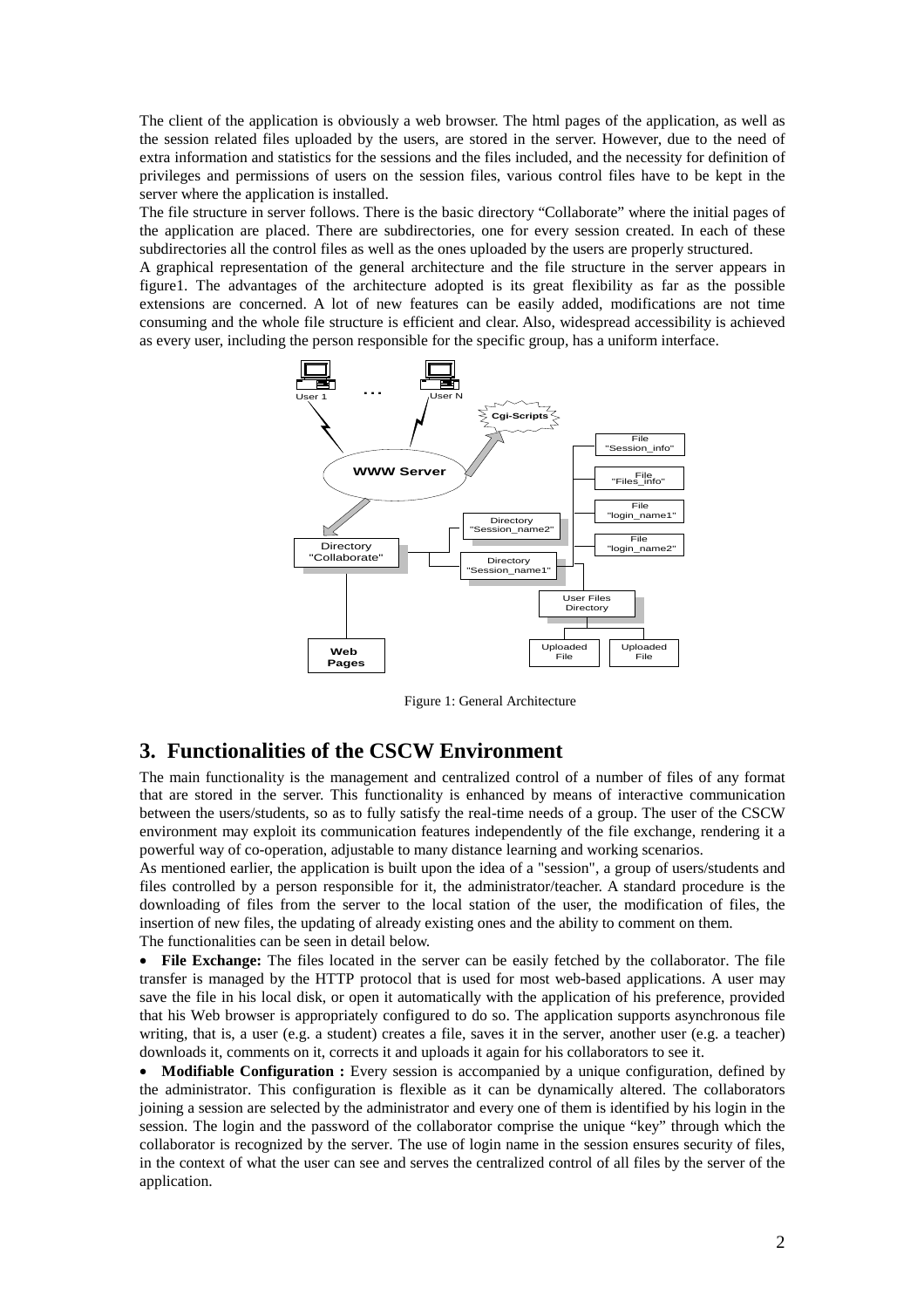• **File and Session Handling:** In order to assist the procedure of file exchange and co-operation and to avoid loss of precious time and confusion, supplementary information about the files is provided.

Avoidance of conflicts on changing the files is accomplished by enabling the user to reserve a file of his choice so as to change it. That is, if a user wishes to change locally a file and intends to upload it later, in the server, he can temporarily reserve the file, discouraging the other users from tampering with it. A file becomes available again only if the user that has reserved the file uploads it. All the participants are informed about the status of the file, whether it is available or reserved.

• **Registration:** Not every Internet surfer is able to use the CSCW environment, as the Web server of the application requires a username and a password to provide permission for browsing in the pages of the CSCW environment. By filling out and submitting a special form, one stage before entering the first page of the CSCW environment, a user may request permission to use it.

• **Browser Supported Mail Service:** The administrator's e-mail address is a link, where, by clicking, a user may send an e-mail to the administrator of a session (e.g. asking him to join his session). This mail procedure takes advantage of the browser's capability of sending mail and is open for extension.

• **Bulletin Board:** The existing bulletin boards in the Internet support electronic announces in a simple text format, which is chosen as the most appropriate format to be used for the bulletin boards in the CSCW environment. The bulletin board of the CSCW environment is an "off-line" way of communicating among the collaborators. The participation in a session is considered as an automatic way of subscription in the session's bulletin board. A message in the Bulletin Board contains the collaborator's name, the date, the subject and the body of the message. A user can see all the messages and their follow-ups posted so far to the session's bulletin board.

• **Chat:** Chat is an on-line way to conduct a conversation among the collaborators of the same session. It is used by the collaborators that are simultaneously using the session, to send messages or other textual content to other users. Unlike an audio conference, the Chat service consumes few network and computer resources.

• **Suggested connection with NetMeeting:** The user of the CSCW environment is urged to using NetMeeting, concurrently with the main CSCW environment in order to use some of NetMeeting's features that are to be implemented in a later version of our CSCW environment. It is noted that the CSCW environment is able to tie in with any potential version of NetMeeting.

The functionalities of NetMeeting that supplement the current version of the CSCW environment are:

♦ *Whiteboard:* Whiteboard resembles a paint tool, where drawing of several shapes is possible. It is a WYSIWIS (What You See Is What I See) tool, where a user draws and the others watch.

♦ *Audio and Video:* Audio and Video Communication can be used within the confinements that NetMeeting itself sets.

♦ *Application Sharing:* It is a WISIWYS ability, where a user runs an application from his local disk and every other collaborator watches the application in his own screen, even if he has not installed this application in his disk. All collaborators are allowed to write on the document, providing a shared-editing-like opportunity.

### **4. User Interface**

The co-operation and learning environment has been designed, so as to provide a great degree of flexibility, without causing navigational difficulties and cognitive overload for users. The workspace has been carefully divided into sections that interact with each other, avoiding distraction. The careful design of the user interface, together with guidance from the help section, in hypertext mode, render it fully operable for every co-operative and learning goal.

The initial working space, the one first seen by the user when he enters the application, is an HTML page that comprises two frames. The left frame provides the user with choices that act on the sessions of the application, such as creating a new session, opening an already existing session, deleting a session (if he is the administrator) or Teleconferencing, through the use of NetMeeting.

The basic page of a session consists of three frames (see [Figure 2\)](#page-3-0). The upper frame of the application includes a table with the names of the files available for the particular user and retains this information throughout the use of the session. The file names are links to the files themselves, and the user is able to download the file as soon as he clicks on the respective link. Each file is accompanied by the necessary control information. In the lower frame, the actions on the files take place. That is, the choices that have impact on the file list above, which are: *Add File*, for file uploading, *Update File* for overwriting a file with its newest version, *Delete File*, for removing a file and *Attach Comment File*, for attaching comments to a file. The supplementary actions that take place in the session are distinguished in those available to all users, such as Session Info, Bulletin Board, Chat, Help and Exit, and in administrator